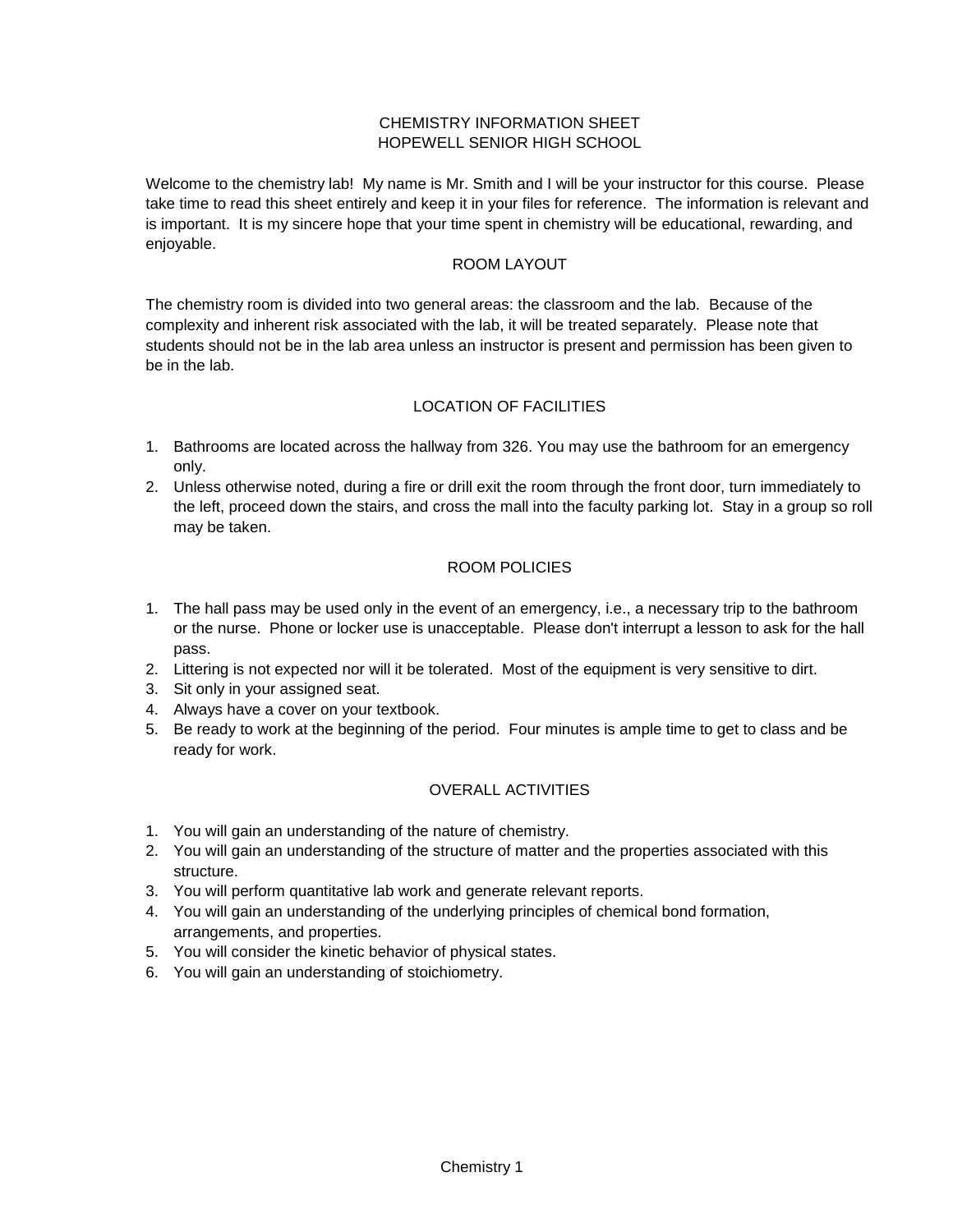### GRADING PROCEDURES

- 1. You will be graded in the following areas: tests, quizzes, special homework assignments, projects, and lab reports. Normal homework assignments will not be graded but will be checked for completion and credit will be noted.
- 2. Unless otherwise stated, tests will carry twice the weight of quizzes or lab reports. Your homework for the grading period will be averaged and carry the weight of one test grade.
- 3. Because of the independent nature regarding parts of the course and the different ways in which grades are earned, no extra credit will be given, unless the circumstances are extreme and the request is timely.
- 4. All lab reports are due on the Monday following a lab, unless school starts on a later day. After the due date, lab reports will be subject to one letter-grade-per-day deduction.
- 5. When you are absent it is your responsibility to arrange to make up work. If you are absent only the day of an exam, you will be expected to make up the exam the next day. Under few circumstances will you be permitted to make up any work after three school days. Two significant advantages to this policy are that subject material will still be fresh in your mind and subsequent work will not suffer any large interruption. Please make arrangements to complete your work promptly.
- 6. Keep a neat notebook, with all handouts and supplementary materials included. Probably the single biggest difference between success and failure is easy access to information received in class.

### **OBLIGATIONS**

- 1. Please remember that you are expected to act as young adults in this class. A large portion of your work is of an individual nature and you must budget your time accordingly. The room is in use each period of the day so it is generally not possible for you to come in during a study hall to complete work.
- 2. Talking (other than about subject material,) should be curtailed. You should never participate in any horseplay. This type of behavior will not be tolerated.
- 3. You have every reason to expect me to grade your materials in a reasonable time and I have every reason to expect you to complete those materials on time.

### **SUMMARY**

Chemistry is a new subject for you. You have elected to take this subject because of your future plans or interests. I think you will find that chemistry is rewarding, interesting, and apposite. Remember at all times that your goal is to gain a working knowledge of chemistry and my job is to help you.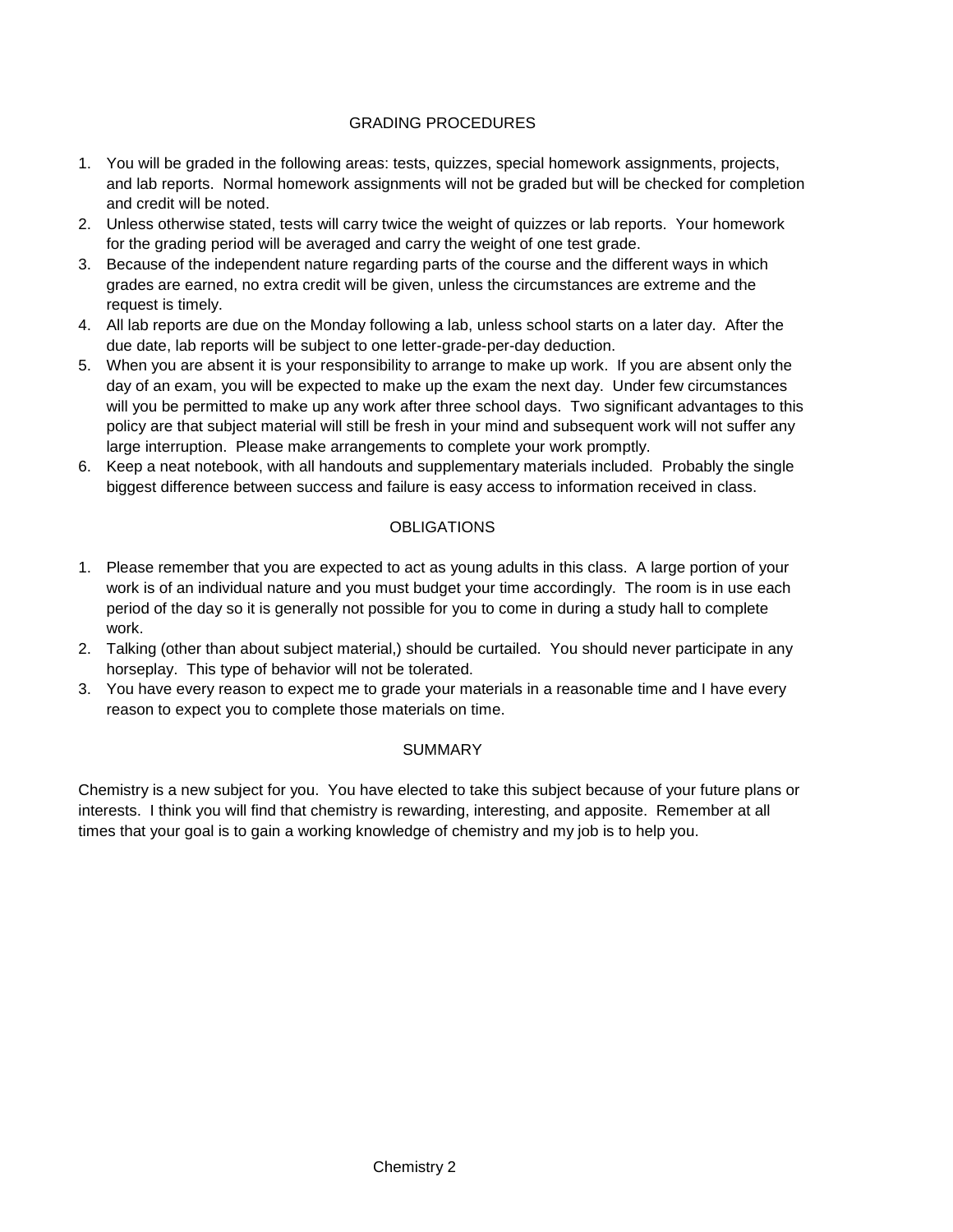**SYLLABUS** 

#### 1. **An Introduction to Chemistry**

- Part 1: Substances
- Part 2: Chemistry and Matter
- Part 3: Scientific Methods
- Part 4: Scientific Research

### 2. **Analyzing Data**

- Part 1: Units and Measurements
- Part 2: Scientific Notation
	- Dimensional Analysis
- Part 3: Uncertainty
- Part 4: Data Representation

#### 3. **Matter**

- Part 1: Properties of Matter
- Part 2: Changes in Matter
- Part 3: Mixtures
- Part 4: Elements and Compounds

### 4. **The Structure of the Atom**

- Part 1: Introduction
- Part 2: Classical Experiments
- Part 3: Isotopes
- Part 4: Radioactivity

#### 5. **Electrons**

- Part 1: Light and Electromagnetic Energy
- Part 2: The Quantum Theory
- Part 3: Electron Configurations

### 6. **The Periodic Table**

- Part 1: History and Development of the Modern Table
- Part 2: The Elements
- Part 3: Periodic Properties

# 7. **Ionic Compounds and Metals**

- Part 1: Ions
- Part 2: Ionic Bonds
- Part 3: Nomenclature
- Part 4: Metallic Bonds
	- Properties of Metals

### 8. **Covalent Bonding**

- Part 1: Covalent Bonds
- Part 2: Nomenclature
- Part 3: Molecules
- Part 4: Molecular Shapes
- Part 5: Electronegativity

### Polarity

### 9. **Chemical Reactions**

- Part 1: Types of Reactions
- Part 2: Types of Equations
- Part 3: Reactions in Aqueous Solutions

### 10. **The Mole**

- Part 1: Measuring Matter
- Part 2: Mass and the Mole
- Part 3: Moles
- Part 4: Empirical Formulas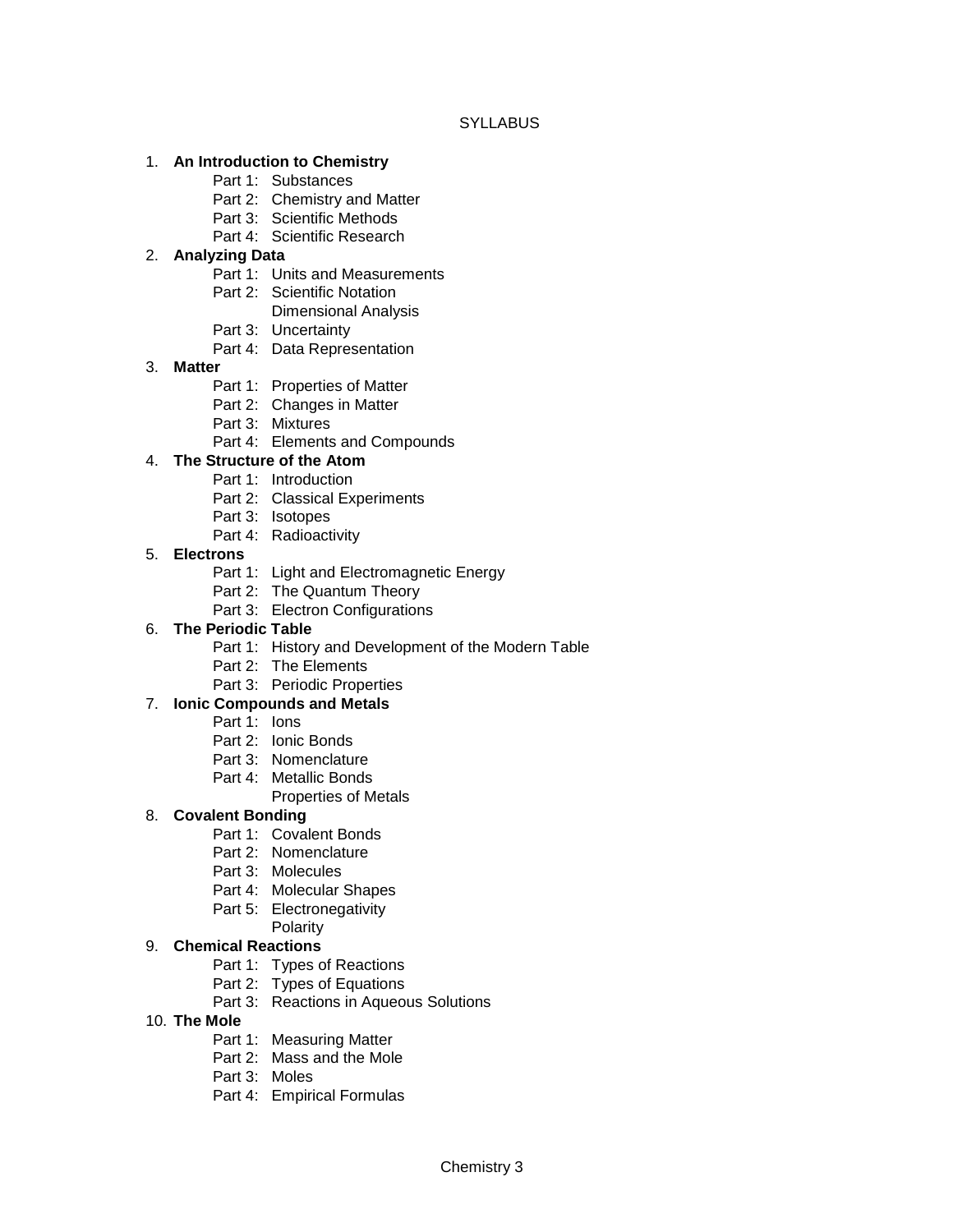- Molecular Formulas
- Part 5: Hydrates
- 11. **Stoichiometry**
	- Part 1: Introduction
	- Part 2: Calculations
	- Part 3: Limiting Reactants
	- Part 4: Yield

# 12. **States of Matter**

- Part 1: Gases
- Part 2: Forces
- Part 3: Liquids and Solids
- Part 4: Phase Changes
- 13. **Gases**
	- Part 1: The Gas Laws
	- Part 2: The Ideal Gas Law
	- Part 3: Gas Stoichiometry

# 14. **Mixtures and Solutions**

- Part 1: Types of Mixtures
- Part 2: Concentration
- Part 3: Solvation
- Part 4: Colligative Properties

# 15. **Energy and Chemical Change**

- Part 1: Energy
- Part 2: Heat
- Part 3: Thermochemical Equations
- Part 4: Enthalpy
- Part 5: Reaction Spontaneity

### *Planned goal for year ends here.*

### 16. **Reaction Rates**

- Part 1: A Model
- Part 2: Factors Affecting Reaction Rates
- Part 3: Rate Reaction Laws
- Part 4: Instantaneous Reaction Rates Reaction Mechanisms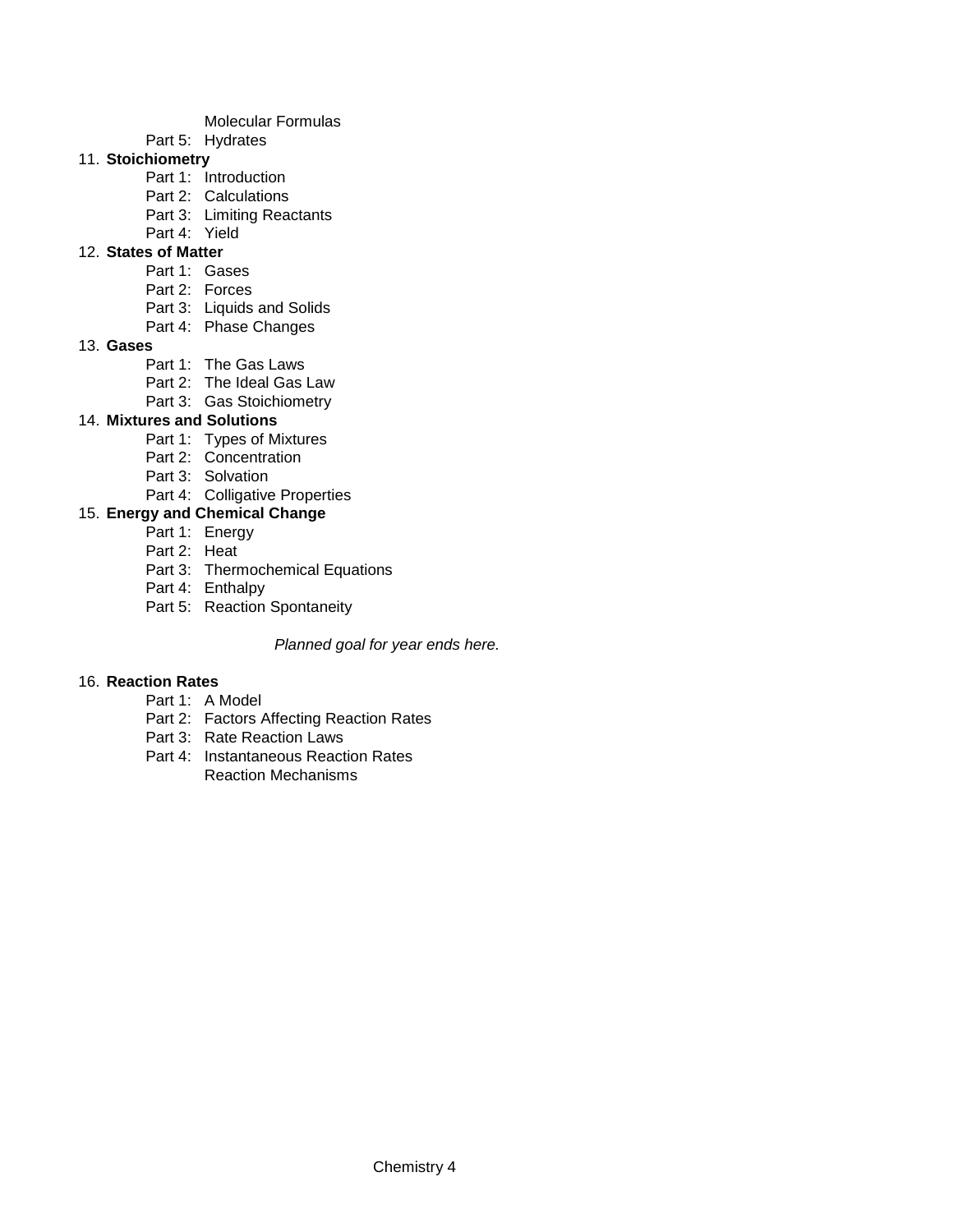### THE CHEMISTRY LAB

Nowhere in the high school, with the possible exception of the industrial arts facility, is the chance for personal injury greater than in the chemistry laboratory. With this in mind, it is imperative that you adhere to all safety procedures, know where all safety equipment is located and how to use the equipment, and follow all of the instructor's directions. Because of the inherent risks when dealing with chemicals, absolutely no misbehavior will be tolerated. Violations will result in expulsion from the lab and loss of credit for the work.

You will be given a tour of the lab facility and its safety equipment. When done, please make sure that you can locate and/or operate the following items:

Eyewash Safety blanket Gas valves Emergency gas valve Shower Ground Fault Interrupter circuit Hoods and switches **Goggles** Lab coats

Some rules of the lab are:

- 1. Always wear goggles during an experiment.
- 2. No equipment nor chemicals leave the chemistry room.
- 3. No student should ever be in the stock room unless accompanied by the instructor.
- 4. Always turn off your gas valve at the end of the lab.
- 5. Put all equipment and materials back.
- 6. Put all safety equipment back.
- 7. Sponge and dry your lab station after use.
- 8. Report all injuries, no matter how slight.
- 9. Never taste any chemical!
- 10. Handle toxic and flammable substances under the hood.
- 11. Never insert glass tubing into rubber stoppers without the instructor's supervision.
- 12. When heating substances in a test tube always point the mouth of the tube away from other people.
- 13. Keep all solids out of the sink.
- 14. Do not use water jets for drawing water for casual use or cleaning up.
- 15. Return all stoppers or lids to chemical containers immediately after drawing the correct amount of chemical.
- 16. Never return unused portions of chemicals to their original containers.
- 17. Never add water to an acid.
- 18. Use clean equipment at all times.
- 19. When using a Bunsen burner or other equipment utilizing rubber tubing, ensure that there are no kinks in the tubing.
- 20. Keep all glassware and materials away from the edge of the lab table.
- 21. Clean up all spills promptly, using large quantities of water .
- 22. Avoid loose clothing in the lab. Roll up sleeves and tie back hair.
- 23. Keep combustible materials away from open flames.
- 24. Never take a reagent to your lab station.
- 25. Thoroughly read and prepare for a lab before the lab. Do not expect to walk into an experiment and be permitted to perform the experiment if you are not familiar with the objectives, procedures, and safety concerns.